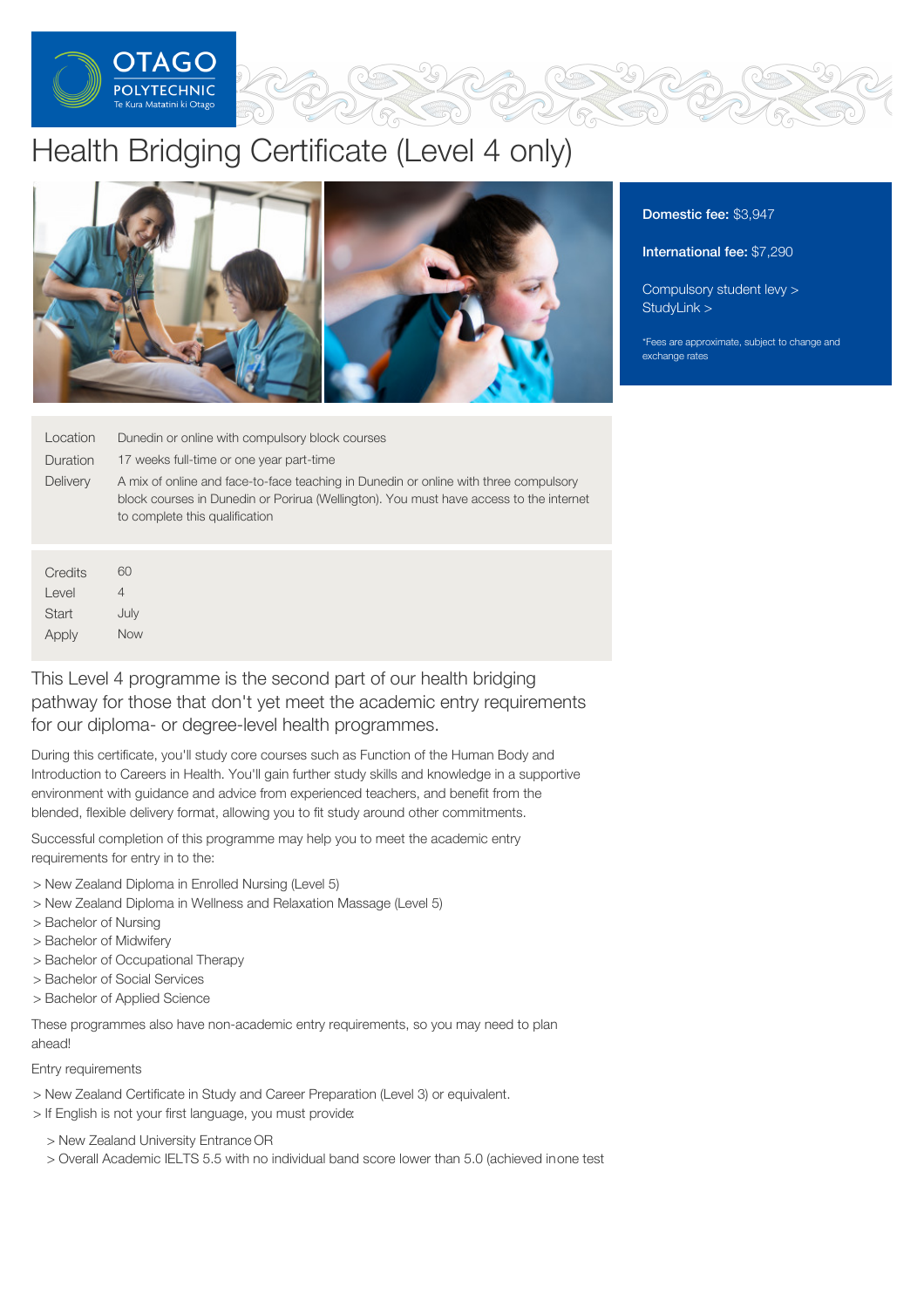completed in the last two years), OR

- > Acceptable alternative evidence of the required IELTS (see here for NZQA proficiency table and here for list of recognised proficiency tests).
- > International students will be individually assessed to ensure you are ready for this study. Click here for your country's equivalent entry criteria.

If you need to improve your English Language skills, we offer a wide range of English programmes.

#### Don't meet the entry requirements?

Don't panic! Please apply for our open entry, Level 3 certificate which forms the first half of this programme and has a February start date. Click here for the combined Level 3 and Level 4 health bridging programme  $\rightarrow$ 

#### COVID-19 vaccination information

Please note that while you don't need to provide evidence of your Covid-19 vaccination status to apply for this Level 4 programme, you will need to provide evidence of your vaccination status if you want to apply for one of our health diplomas or degrees when you successfully complete this programme.

#### Moving into our health-related degrees

Due to the high demand for places, successful completion of the this programme will not automatically guarantee you entry to our health-related degrees.

#### Progression to Bachelor of Nursing

- > A minimum B+ average pass, achieved across the four courses during semester two, is required to meet the entry requirements for the Bachelor of Nursing. This must include at least a B+ in Human Biological Science 2.
- > These programmes also have non-academic entry requirements including language requirements for non-native speakers of English, so you may need to plan ahead!
- > Nursing applicants for whom English is a second language will also need to meet the language requirements for the Bachelor of Nursing, which is an IELTS overall band score (academic) of 6.5.

Progression to Bachelor of Midwifery

- > Midwifery Council states that applications from applicants under 20 who have met the academic entry criteria to the Bachelor of Midwifery via the Health Bridging Programme will be assessed on their individual merits.
- > A minimum B+ average pass, achieved across the four courses during semester two, is required to meet the entry requirements for the Bachelor of Midwifery. This must include at least a B+ in Human Biological Science 2.
- > These programmes also have non-academic entry requirements including language requirements for non-native speakers of English, so you may need to plan ahead!
- > Midwifery applicants for whom English is a second language will also need to meet the language requirements for the Bachelor of Midwifery, which is an IELTS overall band score (academic) of 7.0.

Please contact Otago Polytechnic to discuss your pathway to a health-related degree. Email info@op.ac.nz or phone 0800 762 786.

#### You will study

This programme is made up of health and community courses taught by blended delivery. Weekly tutorial attendance is required. Tutorials will be held on campus if you are based in Dunedin and online if you are based elsewhere. If you are studying by distance, you are also required to attend three compulsory block courses, either in Dunedin or at Whitireia Community Polytechnic, Porirua.

#### **COURSES**

You'll need to complete all the courses below during this programme.

Skills for Successful Tertiary Study (Level 4, 15 credits)

Learn how to access and use information technologies for academic and/or vocational purposes.

Building Communication Competence (Level 4, 15 credits)

Discover how to communicate and collaborate as a speaker and a listener in a learning group.

Human Biological Science 2 (Level 4, 15 credits)

Understand and apply the basic structure and function of major body systems.